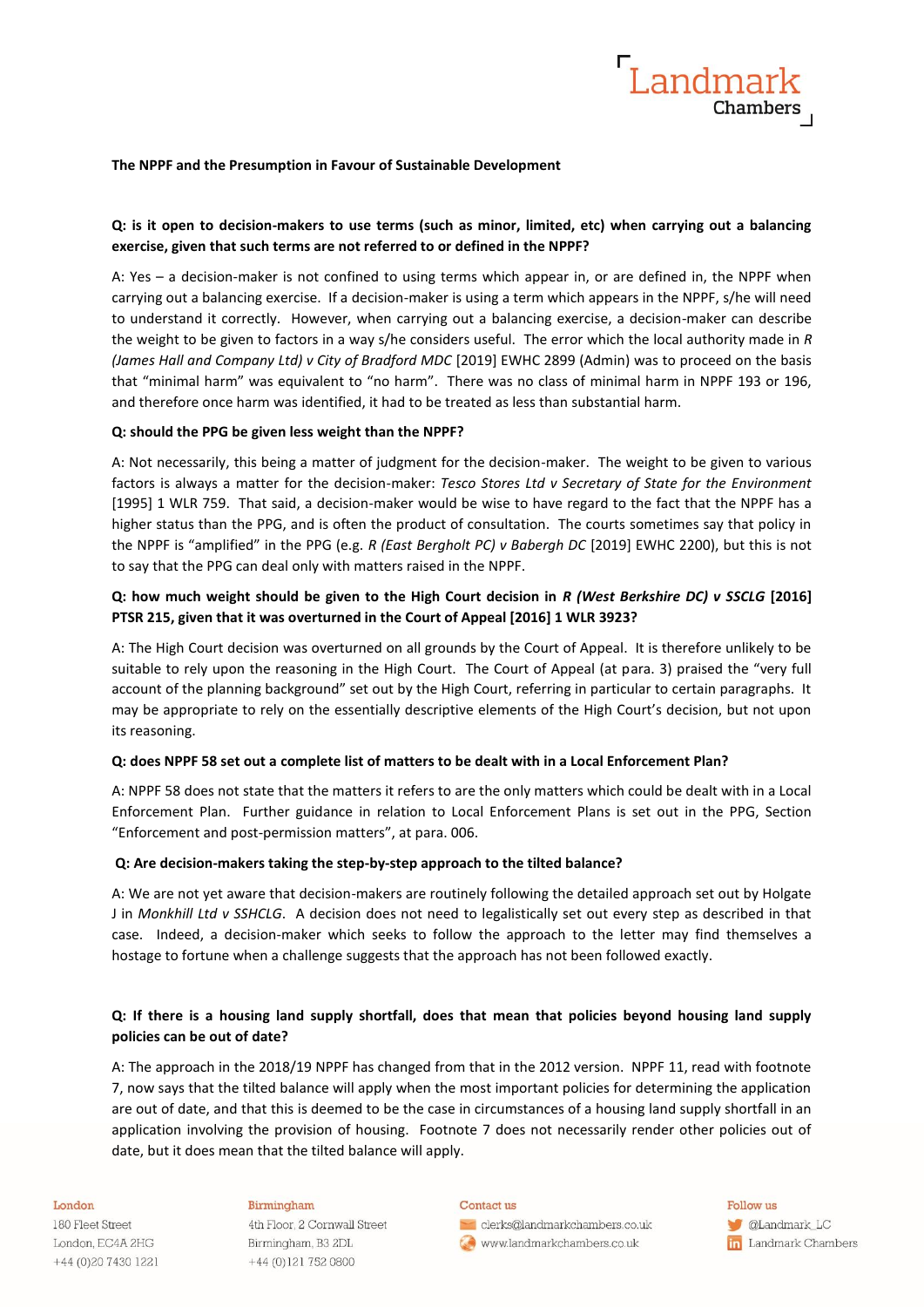**Housing Delivery**

# **Q: is historic shortfall in housing delivery accrued during the plan period wiped clear if after a five year period the council has to engage the standard method for deriving a housing requirement i.e. is this shortfall added to the local housing need derived from the standard method?**

A: The historic shortfall is not added to the need figure from the standard method. The standard methodology it is said "… *uses a formula to identify the minimum number of homes expected to be planned for*, *in a way which addresses* projected household growth and *historic under-supply*": see the PPG Reference IDs: 2a-002- 20190220 and see also 2a-005-20190220. Given this it is not correct to add historic shortfall to the local housing need derived from the standard method.

**Q: How is 5YLS likely to be interpreted where consents exist but delivery has stalled, for viability reasons or as a result of the current crisis?**

**Q: If a LPA is claiming a HLS at or just over 5 years, can this now be challenged on the basis that given the current crisis, some of the projected delivery may not be delayed or may not come forward? Could it be argued that there will be a duty on LPA's to review their projected delivery ASAP once the likely consequences of the crisis can be quantified?**

A: The impact of the current Covid-19 crisis is clearly relevant. There has been a recent appeal decision on this: see the appeal decision in respect of Nine Mile Ride Wokingham at paras. 109 – 111 dated 9 April 2020. The Inspector accepted the view of the appellant that there would be an effect on housebuilding, albeit temporary (lasting 3 – 6 months) and thus removed 168 homes from the trajectory.

# **Q: Does this mean an oversupply this year cannot be measured against a significant undersupply next year? In other words, if a LPA deliver 130 per cent this year but only 60 per cent next year - are they automatically into the presumption?**

A: In calculating the 5YLS the only years that can be looked at are years within the five-year period being considered, so a massive oversupply in a year preceding the relevant five-year period under consideration would be irrelevant. The situation is different with the Housing Delivery Test as this looks at whether delivery was below certain specified percentages of housing required over the previous three years. In that situation one would look at both under and over-supply in that relevant three year-period to see if the percentage was met or not.

# **Q: In relation to 5 YHLS and in particular paras 73 and 74 of the NPPF is there any relevant case law or appeal decision in respect of Council's seeking to use a 5 year land report (which has not been subject to consultation) as opposed to an annual position statement (APS) for a Local Plan which is over 5 years old? The NPPF seems clear on this that only an APS can be used?**

A: We are not aware of any cases on this. Paras. 73 and 74 specifically refers to APSs and these are defined in the glossary as "A document setting out the 5 year housing land supply position on 1st April each year, *prepared by the local planning authority in consultation with developers and others* who have an impact on delivery" (emphasis added).

### **Green Belt**

### **Q: Can a Local Planning Authority ignore one of the five objectives under NPPF 134?**

A: The NPPF says that there are five purposes to the inclusion of land in the Green Belt. Whilst the weight to be given them will be a matter for the local planning authority (and Inspector on appeal or considering soundness of a local plan), a local planning authority which simply ignores one factor may well be acting

#### London

180 Fleet Street London, EC4A 2HG +44 (0) 20 7430 1221

### Birmingham

4th Floor, 2 Cornwall Street Birmingham, B3 2DL +44 (0)121 752 0800

#### Contact us

clerks@landmarkchambers.co.uk www.landmarkchambers.co.uk

Follow us

**C**Landmark\_LC in Landmark Chambers